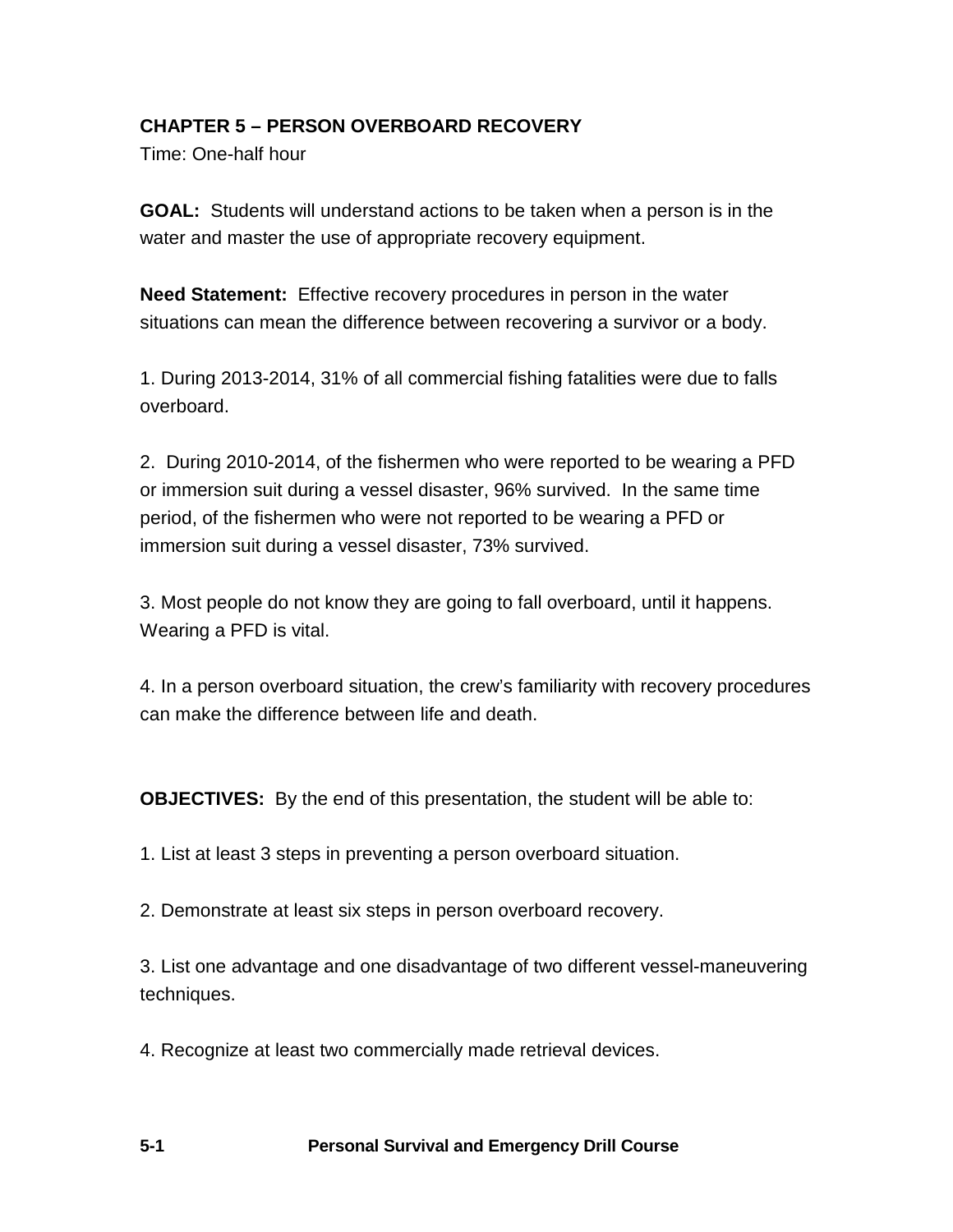**EQUIPMENT NEEDED:** Examples of throwable recovery devices and different PFDs.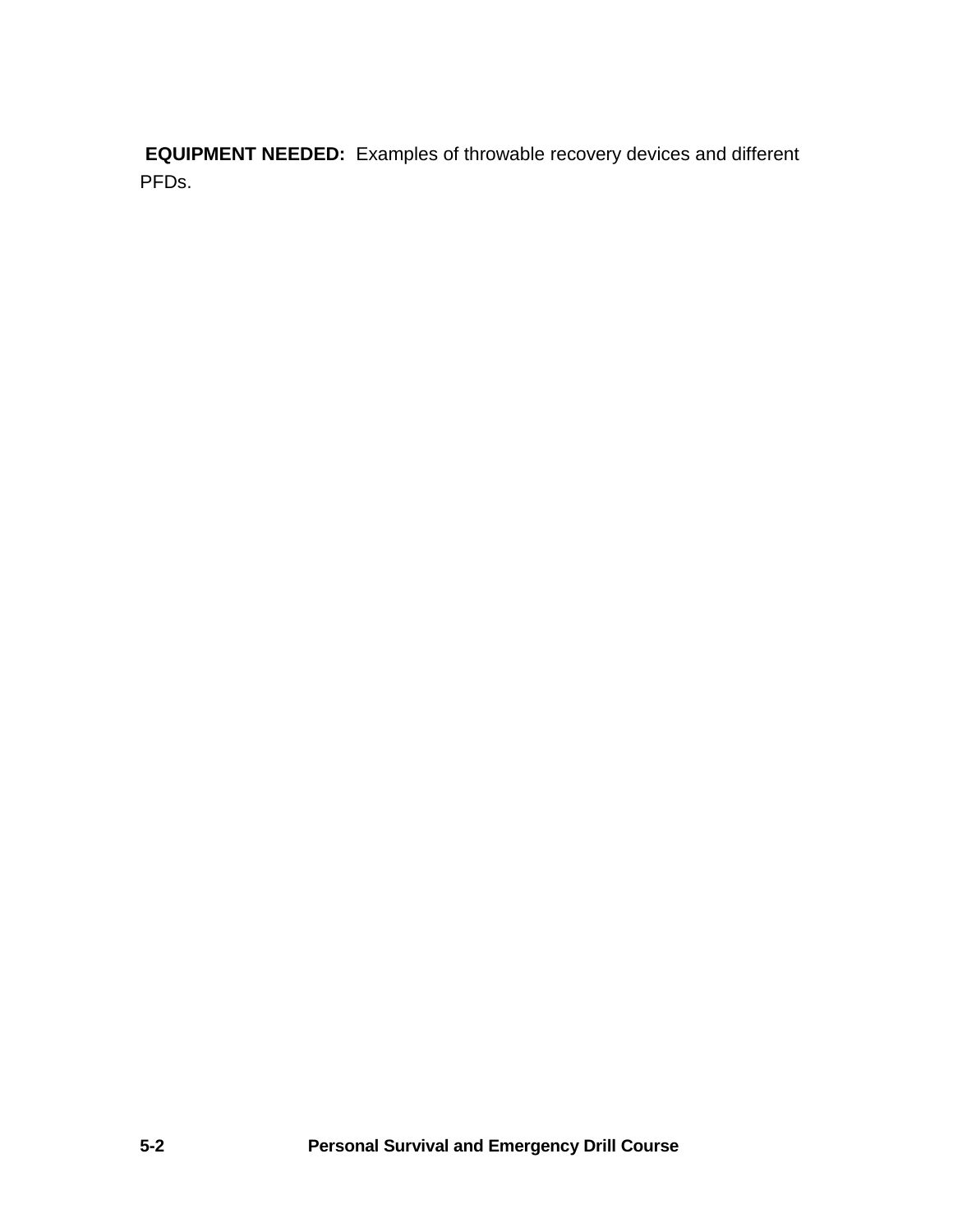## **TEACHING TIPS:**

- To stimulate class discussion, ask class if anyone has been involved with any overboard emergencies, but be sensitive.
- Show a video that demonstrates the use of a commercial recovery device.
- Ask students to think of what they can rig, or have rigged, on their own vessels that would make recovering a person easier.
- Be prepared to discuss treatment of a hypothermic victim once onboard. Review Hypothermia chapter.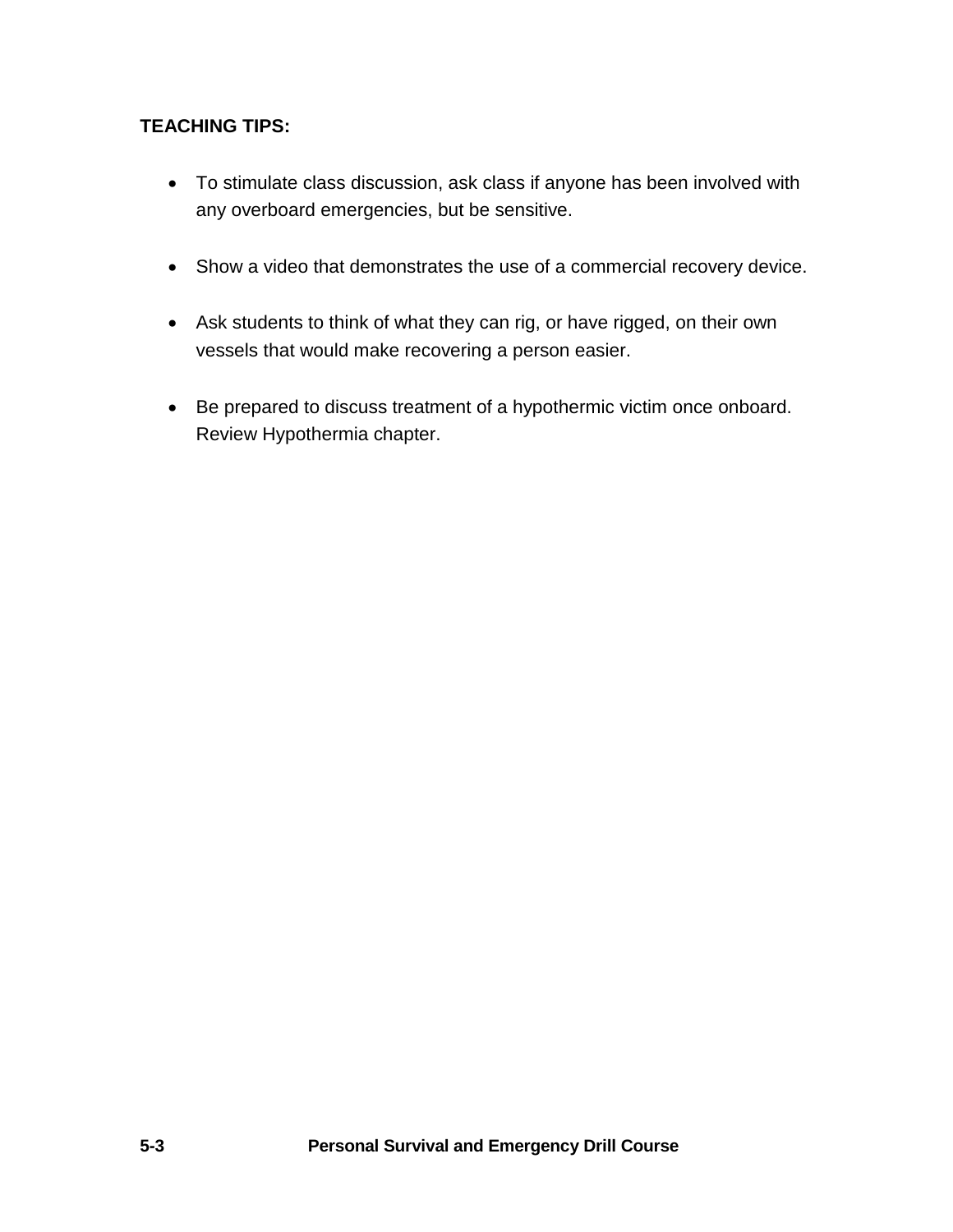### **INSTRUCTIONAL OUTLINE:**

#### **I. PREVENTION AND PREPARATION**

- a. Master's responsibilities.
	- i. Ensure crew is aware of information in emergency instructions (one such set of instructions is the Commercial Fishing Vessel Emergency Instruction and Drill Manual in appendix).
	- ii. Ensure crew practices recovery methods during monthly drills.
	- iii. Ensure crew is aware of vessel's protocol for deck safety: going out on deck alone/at night, peeing off deck, into scuppers etc.
- b. Crew's responsibilities.
	- i. Keep deck(s) clear of hazards.
	- ii. Follow instructions, participate in drills, need to wear PFDs when at risk.
	- iii. Wear personal marker lights, light reflective tape, knife.
	- iv. Know how to recover skipper from the sea.
- c. Be cautious when boarding, especially under hazardous conditions.
	- i. Vessel to vessel at sea.
	- ii. Vessel to dock or dock to vessel.

#### **II. ESSENTIAL ACTIONS BY VICTIM**

- A. Focus on controlling your breathing.
- B. Grab marker if thrown. Do not try to swim after vessel.
- C. Assume H.E.L.P. position conserve energy.

#### **III. ESSENTIAL ACTIONS BY CREW**

- a. Throw marker.
	- i. Anything that floats.
	- ii. Life ring.
		- 1. If left attached to vessel, victim may swim for it.
		- 2. Victim can place ring around torso to allow core to be out of water.
		- 3. May be needed to assist getting victim on board.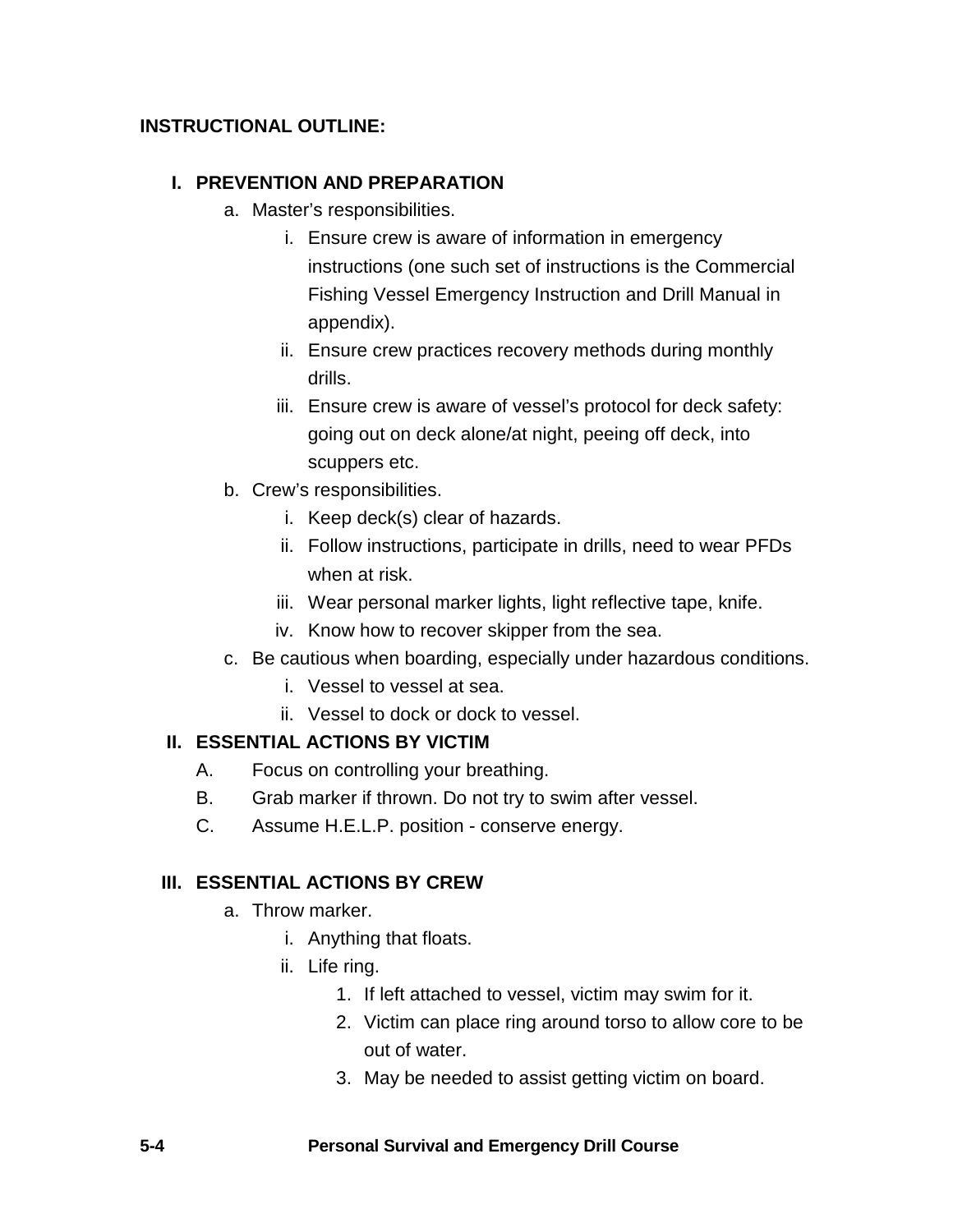- b. Sound alarm.
	- i. Alert all crew.
	- ii. Operator marks position on electronic navigation system.
	- iii. Set up communication relay between wheelhouse and deck.
- c. Post lookout.
	- i. Eyes and pointing hand never leave victim or last position.
	- ii. Lookout best positioned so will be seen by vessel operator as well.
	- iii. Try to keep hand pointing at victim.
	- iv. Throw smoke flare to mark location.
- d. Maneuver vessel to return to victim.
	- i. Simple turn
		- 1. Swing stern away from victim.
		- 2. Use in situation where casualty is noted immediately.
		- 3. Advantage fastest turn.
		- 4. Disadvantage- victim must be in sight.
	- ii. Williamson turn
		- 1. Turn rudder toward side from which person fell until vessel is heading 60 degrees from original course.
		- 2. Turn rudder to opposite direction until heading about 20 degrees short of reciprocal, put the rudder amidships so that the vessel will return to reciprocal course. This will place the person overboard on the side of vessel from which he/she fell.
		- 3. Use when casualty is not in sight or visibility is bad.
		- 4. Advantage will return to original position via reciprocal course.
		- 5. Disadvantage takes longer to complete turn.
- e. Recovery.
	- i. Bring victim alongside vessel.
		- 1. Leeward side of vessel preferred by many.
			- a. Shelters victim from seas.
			- b. Person can be brought up on low side of vessel.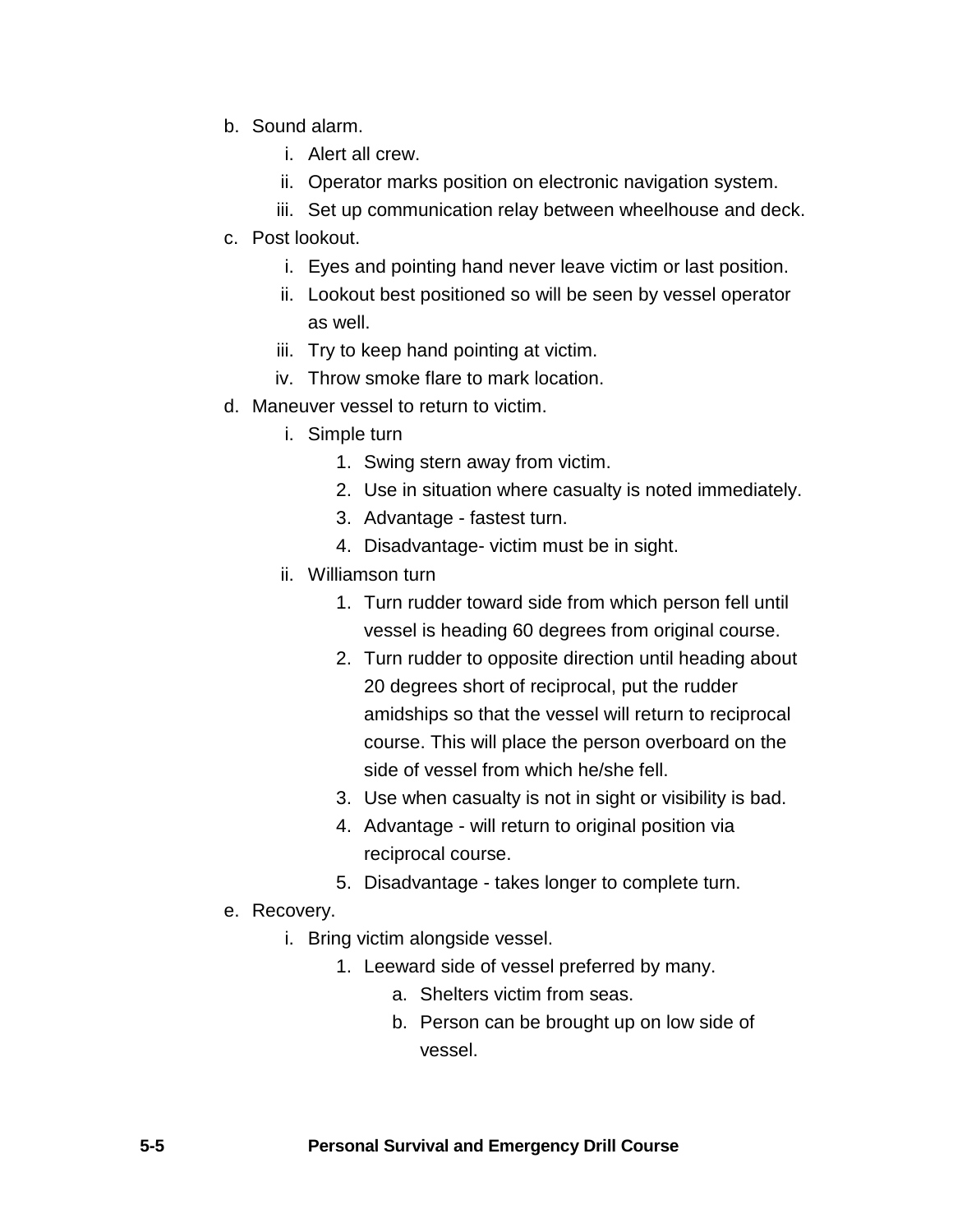- c. Danger of vessel being blown over victim by wind or seas.
- 2. Windward side of vessel reduces chance of being blown over victim.
- ii. Standby rescue swimmer dons immersion suit with rescue line attached.
- iii. Prepare vessel's hoisting tackle to assist in recovery.
- iv. Prepare to launch rescue craft if needed.
- v. Recognize the problems trying to get a victim out of the water
	- 1. Victim's weight
	- 2. Victim's height
	- 3. Lack of help from victim
	- 4. Freeboard
- f. Treat victim.
	- i. Lift horizontally if it takes no longer.
	- ii. Bring victim onboard gently.
		- 1. Victim's front, not back over rail if possible.
		- 2. Do not forcibly remove victim's hands from flotation once onboard.
		- 3. Prepare for victim to collapse.
	- iii. Treat for hypothermia (see Hypothermia Section D).
	- iv. Monitor victim for at least 24 hours.
- g. Contact U.S. Coast Guard and/or other vessels if:
	- i. Victim is not found immediately.
	- ii. If medical attention/advice is needed.

## **IV. IMPORTANCE OF PFD USE**

- a. A victim's primary need is to prevent drowning until rescuers have time to reach the victim.
- b. Always wear a PFD when in high-risk situations/conditions.
- c. Type of PFD is not as important as its wearability well over 90% of falls overboard are unexpected even moments before the fall!

#### **V. SUMMARY**

a. Stress importance of wearing PFDs and practicing during monthly emergency drills.